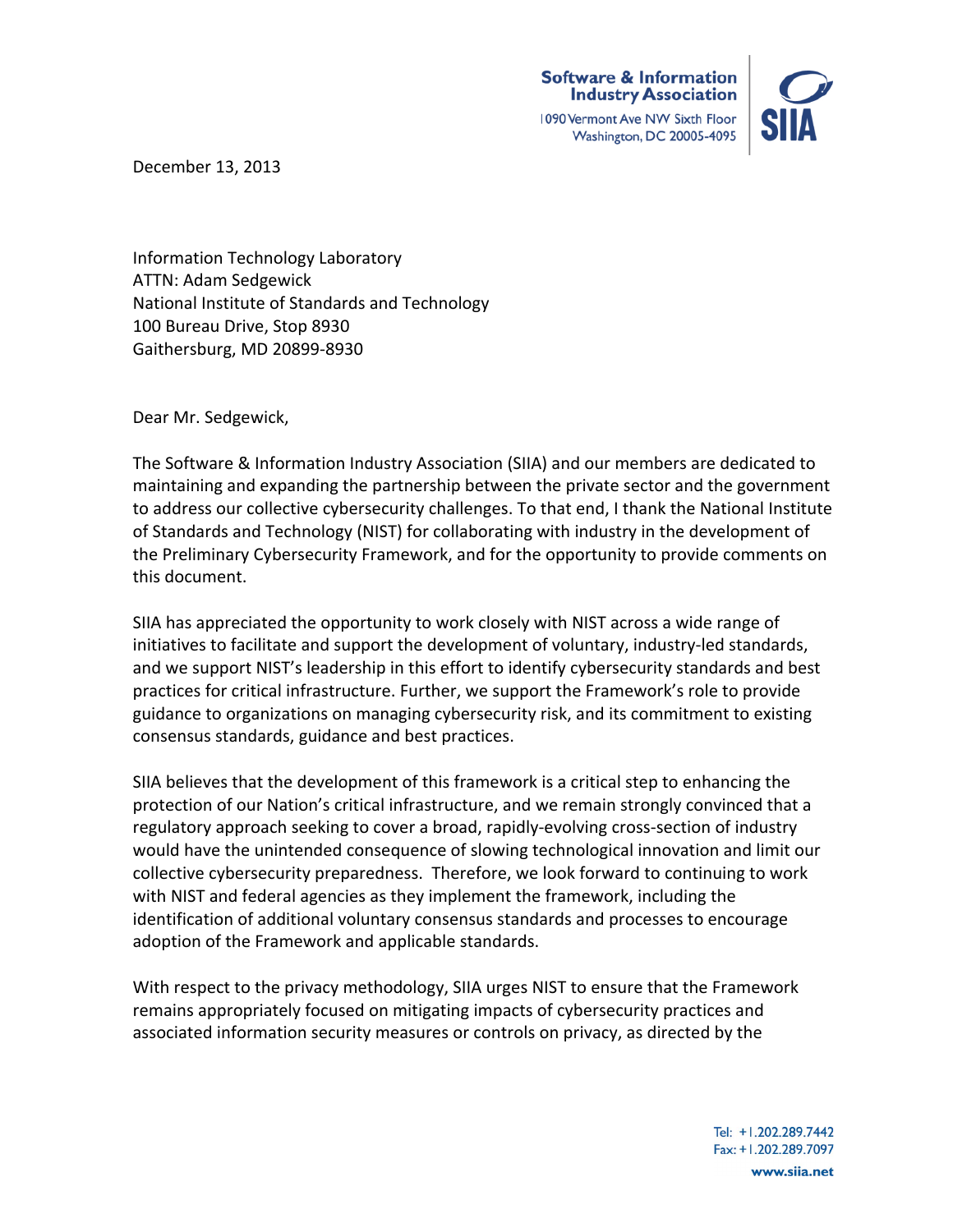President's Executive Order (EO). $1$  As currently drafted, the Framework presents a comprehensive privacy methodology that creates a privacy and data security protection framework which is both overly-broad in scope and too prescriptive in identifying practices and procedures that do not meet the EO's mandate of enjoying consensus industry standards.

While privacy must be considered in the context of cybersecurity practices in many cases, as noted in the Preliminary Framework, not all cybersecurity measures or controls have privacy implications. Yet, the Preliminary Framework attempts to map privacy practices across the broad range of cybersecurity activities.

In addition to more narrowly tailoring the Framework to correspond with appropriate cybersecurity controls, the Framework should more effectively adhere to its critical objective to rely on consensus standards and industry best practices. As stated in the Preliminary Framework, "There are few identifiable standards or best practices to mitigate the impact of cybersecurity activities on individuals' privacy."<sup>2</sup> The Preliminary Framework's relies on Fair Information Practice Principles (FIPPS) as if it is obvious or easy to apply these principles in a cybersecurity context. There is no consensus, however, among practitioners or policymakers in industry or government as to how to bring FIPPs to bear on the question of protecting privacy in a cybersecurity context. The overall result is that this set of recommended practices is likely to discourage private sector entities from fully embracing the Framework. As an alternative, the emphasis on privacy should reflect the lack of consensus standards and the need for an evolving, flexible framework that keeps pace with rapid IT innovation.

Finally, protection of civil liberties applies only in a narrow element of this Framework, as these considerations potentially arise through the government cybersecurity processes or possible government obligations on entities working in collaboration with the government. The Framework should be clear to recognize the distinction between privacy and civil liberties, and how they may or may not pertain to private sector entities.

With the objectives of creating an effective framework that can be broadly adopted by private sector providers, SIIA supports the Alternative Methodology to Protect Privacy for a Cybersecurity Programs, submitted by Harriet Pearson, which represents a consensus approach to more effectively tailor the privacy objectives of the EO.<sup>3</sup> In considering an organization's overall governance of cybersecurity risk, the proposal identifies four key functions where organizations should evaluate and identify privacy threats, and consider

<sup>1</sup> <sup>1</sup> Executive Order 13636, *Improving Critical Infrastructure Cybersecurity*, February 12, 2013.<br><sup>2</sup> P. 39

 $\frac{3}{3}$  Comments from Harrier Pearson, Hogan and Lovells, December 5, 2013.